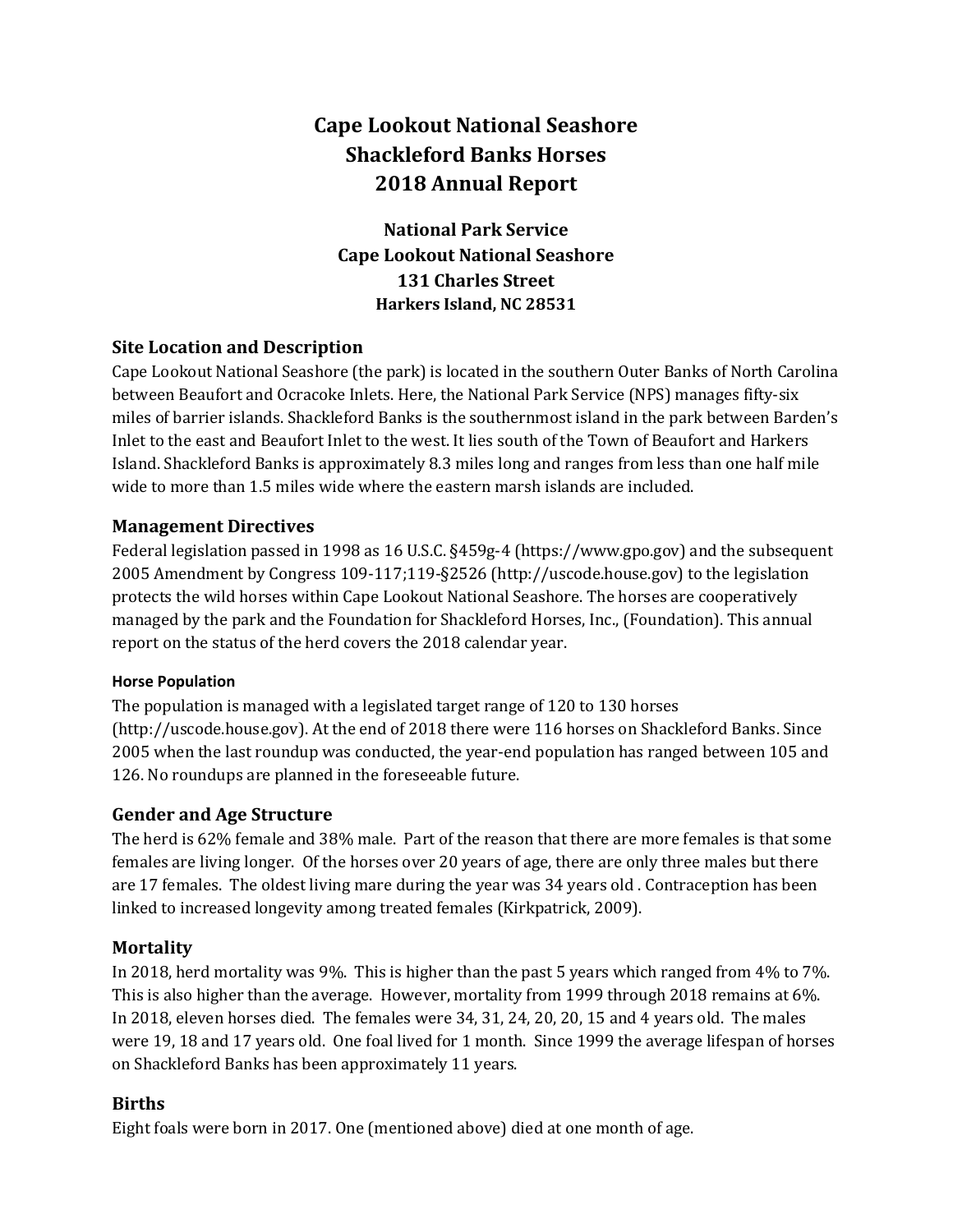#### Genetics Data

Dung was collected from the foals of 2017 by standard collection protocol (Waits, 2009) to determine their genotypes. Analyses will be done according to protocol by the Laboratory for Ecological, Evolutionary and Conservation Genetics at the University of Idaho (Adams, 2016). The maternal and paternal genotypes are known from previous analyses, and, using them, foal paternity will be determined. The resulting lineage data will be used for decision making for management actions by the park and Foundation.

#### Contraception

Contraception has been used adaptively to manage the wild horse population beginning in 2000 (National Park Service, 1996, 1999, 2005, 2010). After 14 foals were born in 2017, four mares were contracepted in 2018. Contraceptive doses are additive, with one dose giving, on average, one year of birth control. Judicious contraception use, along with natural births and mortality, should keep the herd as near as possible to the prescribed population range. Treated were: a very thin 20 year old mare with four offspring on the island; a 13 year old with three offspring; a 10 year old with three offspring and an 8 year old with one offspring. The three older mares also have reproducing offspring: they each have a grandson or granddaughter on Shackleford Banks.

# Junior Ranger: Wild Horse Protector

The Junior Ranger program grew by one program in 2018 with the Wild Horse Protector activity. Designed for students in grades 6 through 8, this program lets an adult check out a backpack with binoculars, handheld GPS, salinity meter and range finder. Participants work though activities that the wild horse Biologist performs during census work. On completion, students receive an award and are certified as Wild Horse Protectors.

The Wild Horse Public Education Campaign (WHPEC), begun in 2011, continues. This is a collaboration between Cape Lookout National Seashore, the Foundation for Shackleford Horses, and the nearby Rachel Carson Reserve National Estuarine Research Reserve. The aim of the campaign is to educate people about the horses with an emphasis on the safety of the horses, park and Reserve visitors, and pets. The general message is to watch the horses without interacting with them or interrupting their natural behavior.

# Foundation for Shackleford Horses

During the year, the Foundation for Shackleford Horses, Inc., contributed well over3474 volunteer hours performing diverse work related to the Shackleford Banks horses both on and off the island (FSH, 2018). Its Board of Directors is comprised of nine volunteers; additional volunteers contribute significantly.

# **Citations**

- 1. US Government Publishing Office Federal Digital System document, accessed February 22, 2016, https://www.gpo.gov/fdsys/granule/USCODE-2011-title16/USCODE-2011-title16 chap1-subchapLXIII-sec459g-4.
- 2. US Government Publishing Office Federal Digital System document, accessed February 22, 2016, http://uscode.house.gov/statutes/pl/109/117.pdf.
- 3. Jay Kirkpatrick, et al., "The practical side of immunocontraception: Zona proteins and wildlife." Journal of Reproductive Immunology 83 (2009): 151-157.
- 4. Lisette Waits, "Scat Collection Protocol," January 10, 2009.